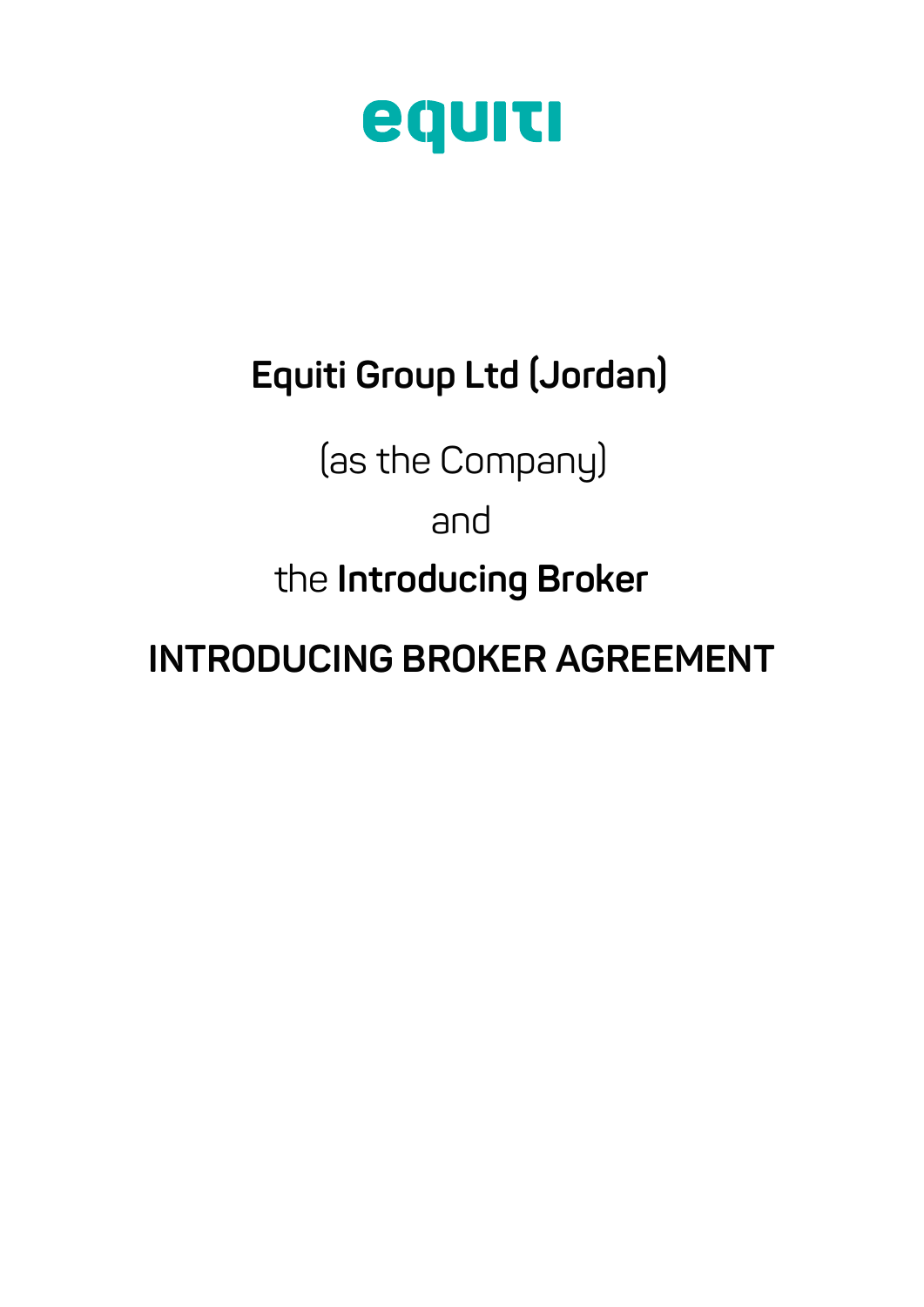

### Table of Contents SECTION<sub>1</sub>

interpretation

SECTION<sub>2</sub> **Services** 

SECTION<sub>4</sub> [Remuneration](#page-7-0)

**SECTION 3** [Introduced](#page-6-0)  Customers

SECTION 5 [Right to audit](#page-7-0) SECTION 6 [Introducing](#page-7-0)  Broker's obligations

SECTION 8 [Intellectual](#page-9-0)  property

SECTION 7 [Confidential](#page-8-0)  Information

SECTION 9 [Data protection](#page-9-0) [SECTION 10](#page-9-0) **Restrictive** covenants

SECTION 11 [Limitation of](#page-10-0)  liability

SECTION<sub>12</sub> Indemnities

SECTION 13 [Representations and](#page-10-0)  warranties

SECTION 14 [Duration and](#page-12-0)  termination

SECTION 15 **Assignment**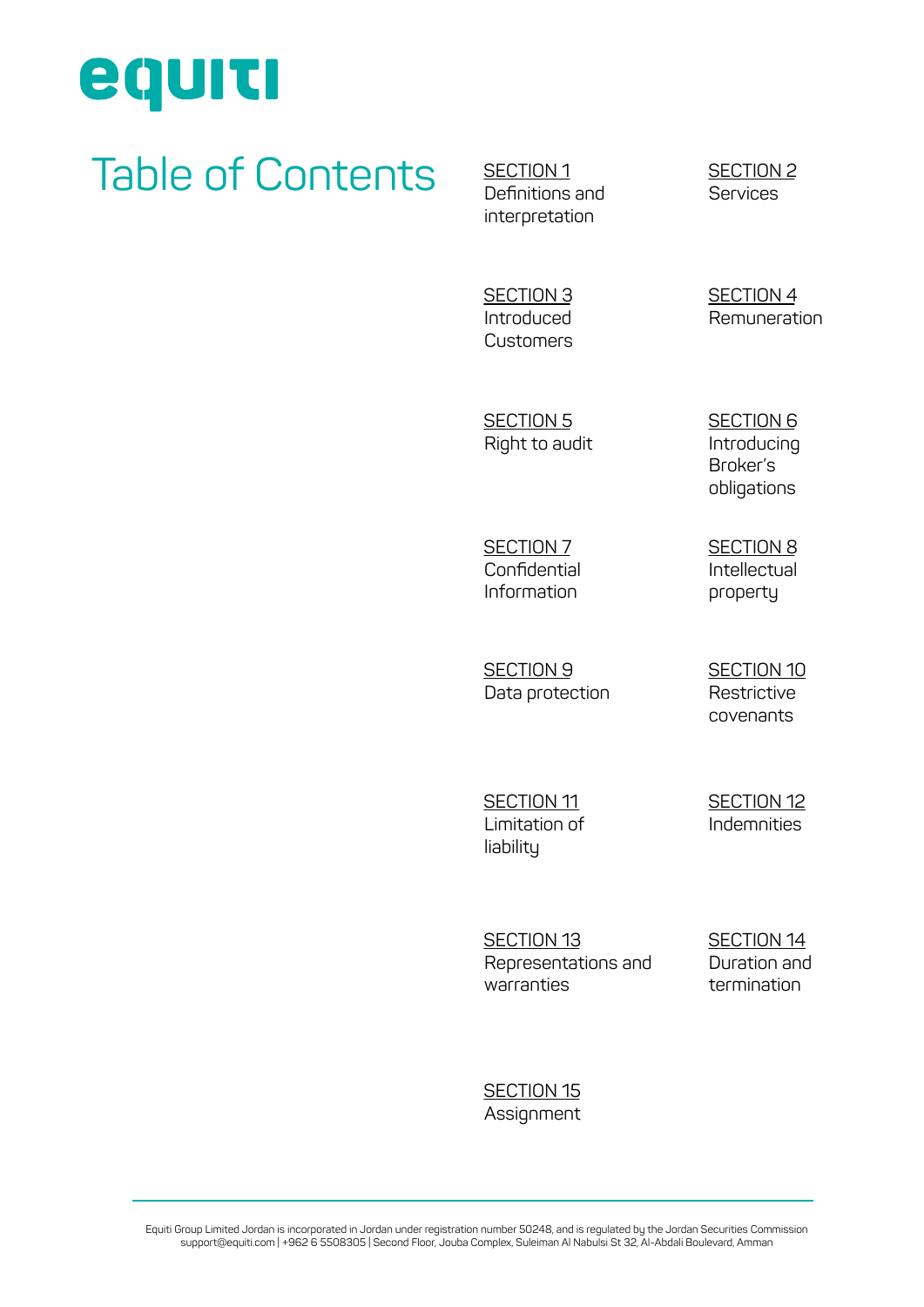# equiti

## Table of Contents SECTION 16

partnership

[SECTION17](#page-13-0) Variation

SECTION 18 [Rights of third](#page-13-0)  parties

[SECTION 19](#page-14-0) Entire agreement

SECTION 20 [Force Majeure](#page-14-0) [SECTION 21](#page-14-0) General

[SECTION 22](#page-14-0) Notices

SECTION 23 [Governing law](#page-15-0) 

SECTION 24 [Dispute resolution](#page-15-0)

Equiti Group Limited Jordan is incorporated in Jordan under registration number 50248, and is regulated by the Jordan Securities Commission support@equiti.com | +962 6 5508305 | Second Floor, Jouba Complex, Suleiman Al Nabulsi St 32, Al-Abdali Boulevard, Amman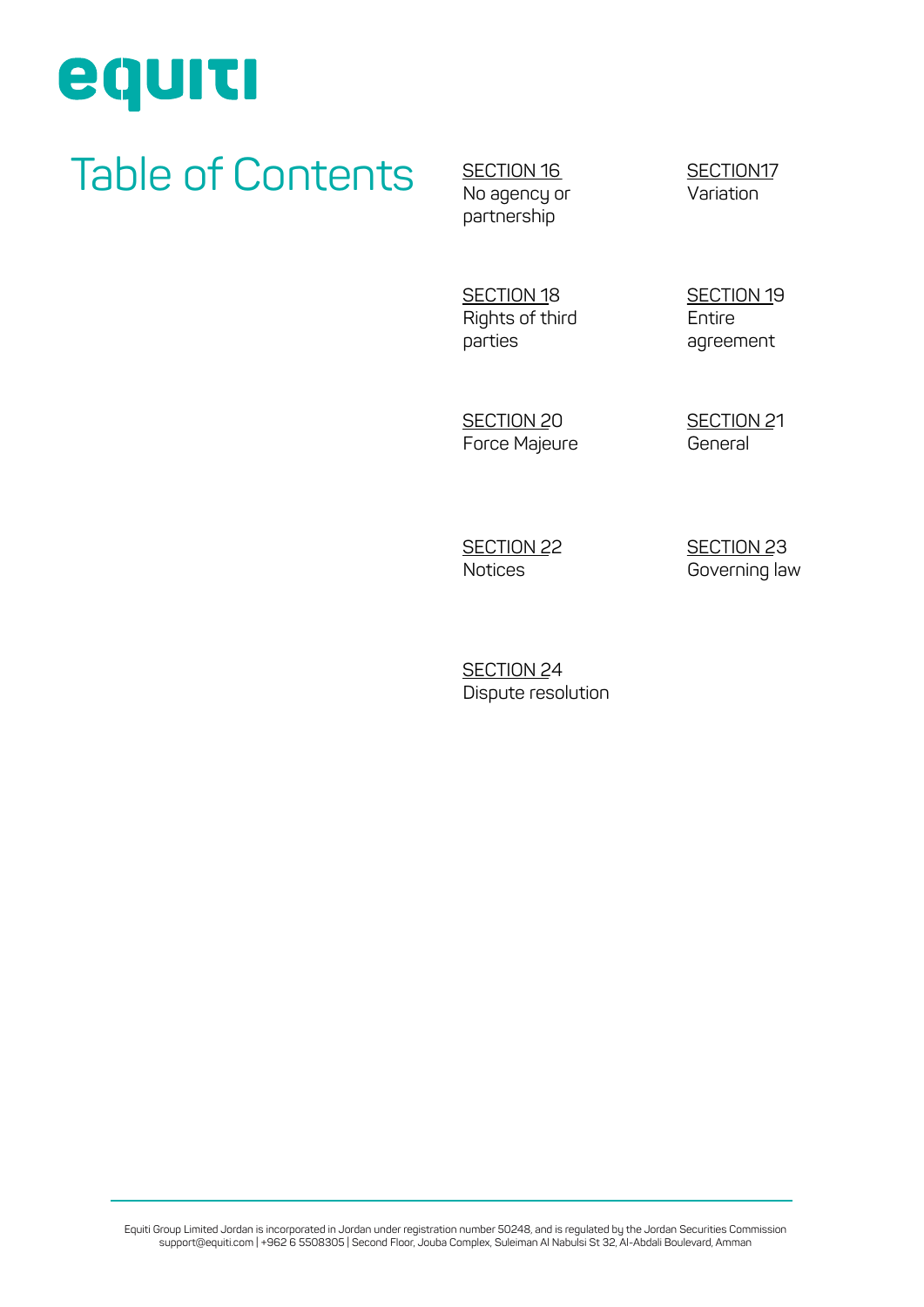<span id="page-3-0"></span>

#### **INTRODUCING BROKER AGREEMENT**

#### Between

**FIRST PARTY:** Equiti Group Ltd (Jordan), a company incorporated with limited liability in the Hashemite Kingdom of Jordan, existing under the laws of Hashemite Kingdom of Jordan, under registration number 50248, whose registered address is at 32 Suleiman Al Nabulsi Street, Second Floor, Jouba Complex, Abdali Boulevard, Amman, Jordan (the **Company**); and

**SECOND PARTY:** the Introducing Broker.

#### **Background**

(a) The Introducing Broker and the Company operate in the business of brokerage and trading in Financial Products.

(b) The Introducing Broker proposes to provide the Services to the Company which entail soliciting and introducing Prospective Customers to the Company and the Company proposes to contract the Services from the Introducing Broker.

(c) The parties have agreed to enter into this agreement in relation to provision by the Introducing Broker of the Services to the Company.

#### **IT IS AGREED AS FOLLOWS**

#### **1. DEFINITIONS AND INTERPRETATION**

#### **1.1. Definitions**

In this agreement, unless the context otherwise requires, the following definitions apply:

**Account:** means a Platform trading account for Financial Products maintained by the Company in the name of a Customer;

**Affiliate means:** in relation to a person, another person that Controls, is Controlled by or is under common Control with such person;

**Agreement Date:** means the date on which the last of the parties to this agreement has executed this agreement;

**Applicable Laws:** means all laws, decrees, directives, orders, regulations, circulars or rules in force from time to time in the jurisdiction where each party is incorporated, established or domiciled;

**Bid:** means the price quoted on the Platform at which a Customer may execute a Transaction to sell a Financial Product;

**Business Day:** means a day, when banks are open for business, on the same day, in the jurisdiction of incorporation or establishment of the Company;

**CFD:** means contract for difference;

**Confidential Information:** means (without limitation) the existence and contents of this agreement, the transactions conducted under this agreement, including the Services, any audits, Created IPR and any other information which a reasonable business person would regard as

Equiti Group Limited Jordan is incorporated in Jordan under registration number 50248, and is regulated by the Jordan Securities Commission support@equiti.com | +962 6 5508305 | Second Floor, Jouba Complex, Suleiman Al Nabulsi St 32, Al-Abdali Boulevard, Amman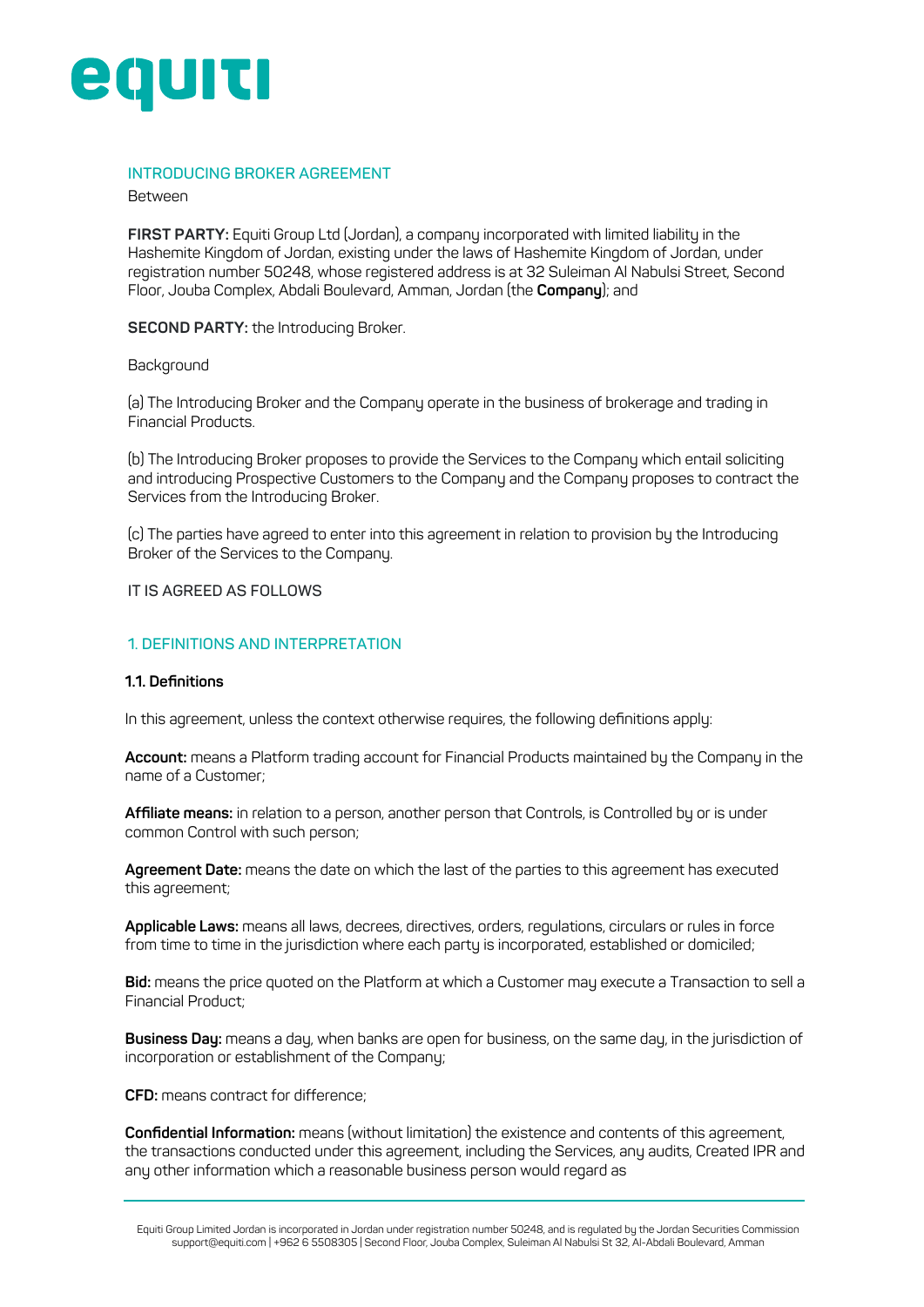

confidential including information relating to the parties, an Affiliate, a Customer or Prospective Customer;

**Control:** means (i) the legal or beneficial ownership, directly or indirectly, of more than fifty per cent (50%) of the share capital or other voting Ownership Interests of any person or (ii) the ability, directly or indirectly, to procure the appointment of more than half of the board or other controlling body of any person (and Controlled will be construed accordingly);

**Created IPR:** has the meaning ascribed to it in Clause 8.1;

**Customer:** means an Existing Customer or an Introduced Customer;

**Eligibility Criteria:** means the eligibility criteria set out in Clause 3.1;

**Existing Customer:** means a person who has opened an Account and entered into an Operative Agreement with the Company but is not an Introduced Customer;

**Financial Products:** means financial products comprising of CFD's, Forex and any other financial products that can be traded on the Platform, from time to time;

**Foreign Exchange:** means a pair of two different currencies whose exchange rates are traded in the foreign exchange market;

**Forex:** means a Future or a CFD, where the asset sold under the contract is Foreign Exchange;

**Future:** means rights under a contract for the sale of a commodity or asset of any other description under which cash settlement, in lieu of physical delivery, is to be made at a future date and at a price agreed on when the contract is made;

**Intellectual Property Rights:** means patents, utility models, rights to inventions, copyright and neighbouring and related rights, moral rights, trademarks and service marks, business names and domain names, rights in get-up and trade dress, goodwill and the right to sue for passing off or unfair competition, rights in designs, rights in computer software, database rights, rights to use, and protect the confidentiality of, confidential information (including know-how and trade secrets), and all other intellectual property rights, in each case whether registered or unregistered and including all applications and rights to apply for and be granted, renewals or extensions of, and rights to claim priority from, such rights and all similar or equivalent righforms of protection which subsist or will subsist now or in the future in any part of the world;

**Introduced Customer:** means a Prospective Customer that has satisfied the Eligibility Criteria;

**KYC:** means know your customer;

Law of Arbitration: means the Law of Arbitration of Jordan no. 31 for the year 2001, as amended, from time to time:

**Margin:** means the margin amount required by the Company to enter into or maintain an open Position as determined by the Company, from time to time, in the Company's sole discretion;

**Offer:** means the price quoted on the Platform at which a Customer may execute a Transaction to buy a Financial Product;

**Operative Agreement:** means one or more agreements entered into between a Customer and the Company setting out, among others things, the terms and conditions pursuant to which a Customer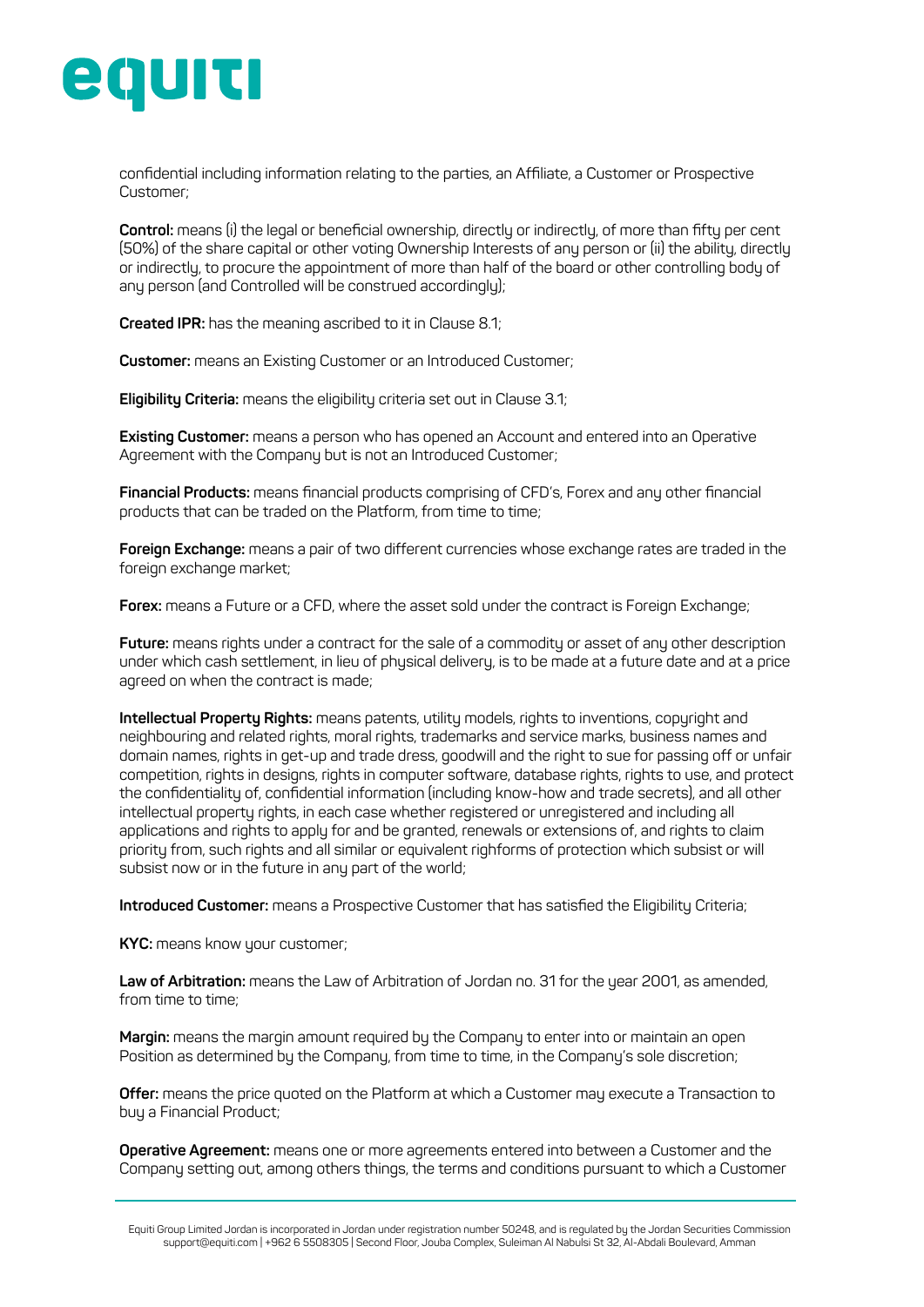

is granted access to and permitted to utilise the Platform, and will be deemed to include any addendums, schedules and risk disclosure notice, accessible though the Website;

**Ownership Interests:** means any direct or indirect interest in the shares or any other equity securities, options, warrants and the right to purchase, subscribe for or acquire any shares or other equity securities, and any interest in any securities convertible into or exchangeable for any shares or other equity securities, in all cases, in any person;

**Platform:** means the online platform maintained and operated by the Company that enables persons to open an Account;

**Portal:** means a messaging portal facilitated through the Website and accessible through an Account enabling instantaneous communication between a person with access to an Account and the Company;

**Position:** means, in relation to a Financial Product:

(a) a buy position, commonly referred to as a long position or hedging position, that, in perpetuity until closed, appreciates in value if market prices in the underlying asset increase, and depreciates in value if the market prices in the underlying asset decrease; or

(b) a sell position, commonly referred to as a short position or hedging position, that, in perpetuity until closed, appreciates in value if market prices in the underlying asset decrease, and depreciates in value if market prices in the underlying asset increase;

**Promotional Material:** means any verbal, written, visual, or audio communication or representation, directly or indirectly relating to the Platform, the Company or a Company Affiliate, the Company's or a Company Affiliate's business, directed at any person, including Customers or Prospective Customers;

**Prospective Customer:** means a person that is not a Customer;

**Regulatory Rules:** means the Jordanian Securities Commission rules and guidance, as amended from time to time;

**Remuneration:** is detailed in the Schedule;

**Services:** has the meaning ascribed to it in Clause 2;

**Spread:** means the difference between the Bid and Offer;

**Term:** has the meaning ascribed to it in Clause 14.1;

**Termination Date:** means the date on which this agreement is terminated in accordance with Clause 14;

**Transaction:** means a Financial Product transaction entered into or executed by or on behalf of a Customer in accordance with the Operative Agreement;

**VAT:** means value added tax; and

**Website:** means the internet domain www.equiti.com and any sub-domains.

#### **1.2. Interpretation**

Equiti Group Limited Jordan is incorporated in Jordan under registration number 50248, and is regulated by the Jordan Securities Commission support@equiti.com | +962 6 5508305 | Second Floor, Jouba Complex, Suleiman Al Nabulsi St 32, Al-Abdali Boulevard, Amman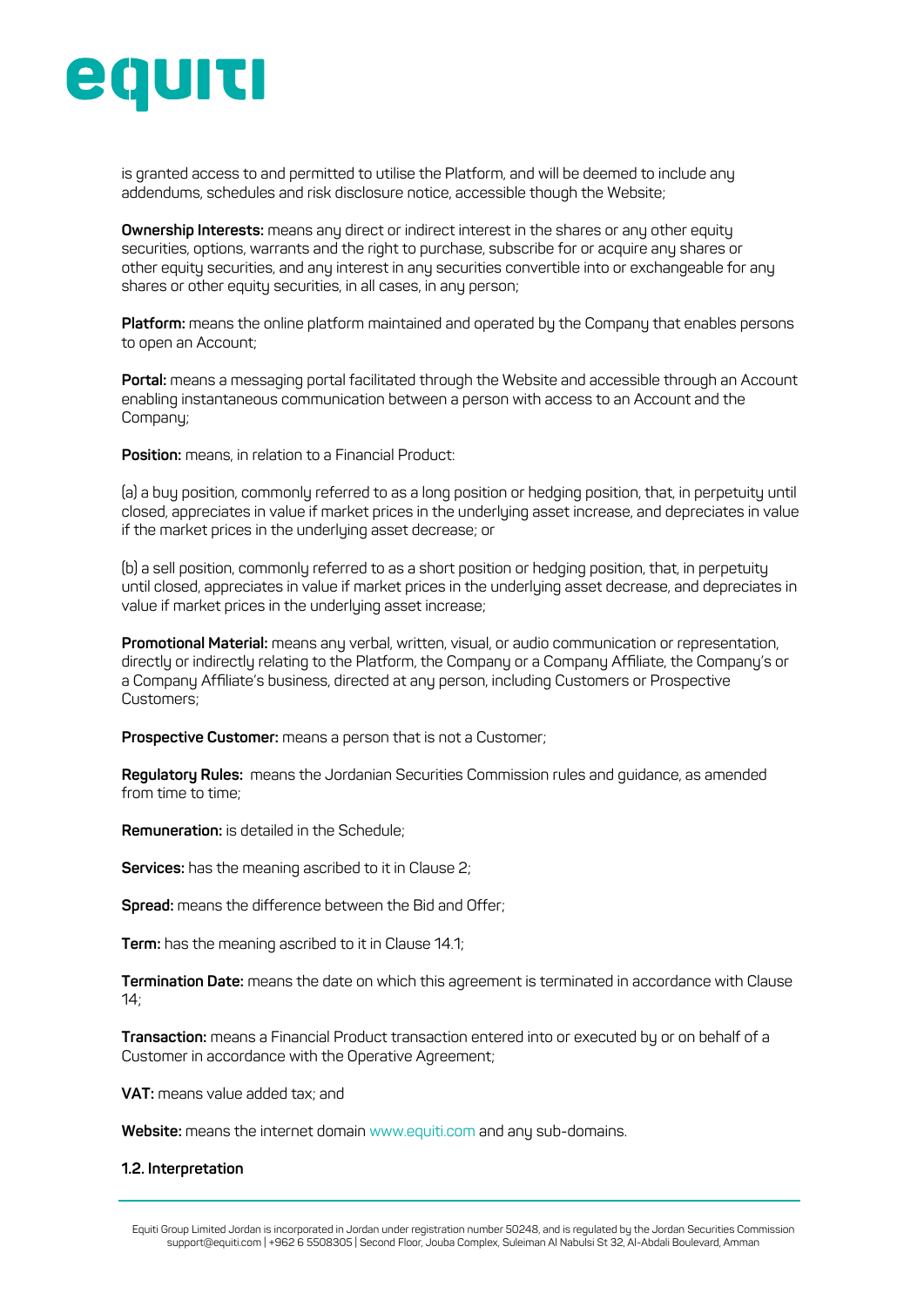<span id="page-6-0"></span>

Unless the context otherwise requires, references to:

(a) **month**, **monthly**, **year** and **yearly** and any other references in time will be construed by reference to the Gregorian calendar;

(b) **writing** or **written** includes any mode of representing or reproducing words in a legible and non-transitory form including documents and information sent by email;

(c) duly authorised representative means a person that is authorised by a party to act for, in the name of and on behalf of, that party for a specific purpose, where such authorisation is valid for all relevant purposes (including as evidence before a court) under the laws applicable to the party granting such authoritu;

(d) words in the singular include the plural and vice versa;

(e) any phrase introduced by the term including, include, in particular or any similar expression will be construed as illustrative and will not limit the sense of the words preceding that term;

(f) persons include individuals, firms, partnerships, limited liability partnerships, companies, bodies corporate, corporations, unincorporated associations, governments, authorities, agencies and trusts (in each case, whether or not having separate legal personality);

(g) Clauses are to clauses of this agreement;

(h) Schedules attached to this agreement (including their respective attachments, if any) form an integral part of this agreement;

(i) Clause headings are included for ease of reference only and will not affect the interpretation of this agreement;

(j) a statute or statutory provision will include all sub-ordinate legislation made from time to time under that statute or statutory provision; and

(k) a statute or statutory provision is a reference to it as amended or extended from time to time, or as replaced with equivalent or similar provisions.

#### **2. Services**

The Introducing Broker will solicit Prospective Customers in an effort to convert such Prospective Customers to Introduced Customers (the **Services**).

#### **3. Introduced Customers**

3.1. A Prospective Customer will be deemed an Introduced Customer, if that person satisfies all the following conditions:

(a) is introduced to the Company by the Introducing Broker;

(b) as determined by the Company, in the Company's sole discretion, from time to time:

i. satisfies the Company's Account opening requirements;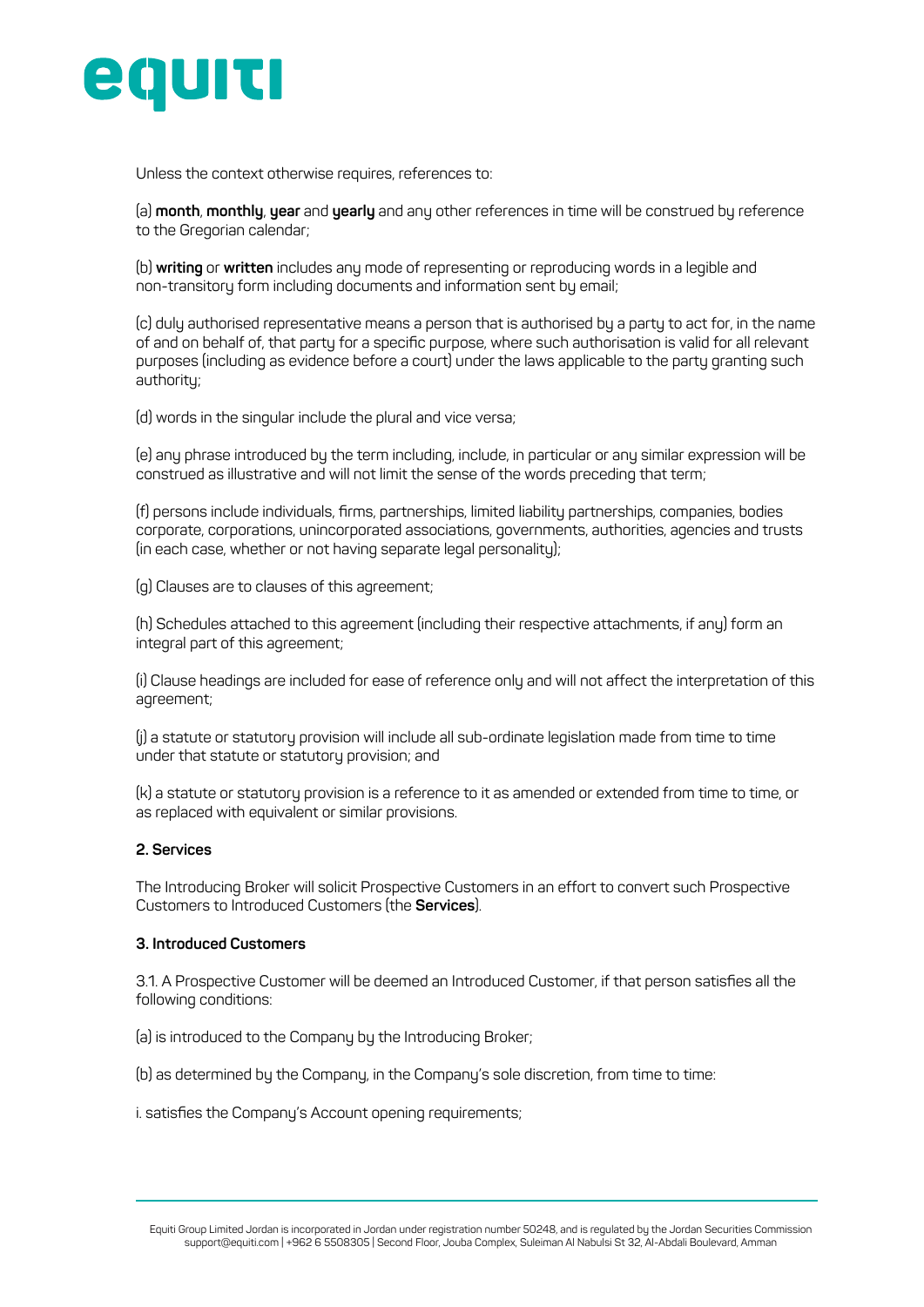<span id="page-7-0"></span>

ii. provides to the Company the KYC information requested by the Company;

iii. satisfies the Company's compliance requirements; and

iv. carries out the Company's Account opening procedure;

(c) enters into an Operative Agreement;

(d) in the course of opening an Account follows the Introducing Broker's referral link to the Platform;

(e) opens an Account; and

(f) after opening the Account, sends a confirmation email or an introducing broker form to the Company requesting the Company to associate its Account to the Introducing Broker, after opening the Account, (collectively, the **Eligibility Criteria**).

3.2. The Company will deem an Introduced Customer as an Existing Customer for the purposes of this agreement if, at any time, an Introduced Customer notifies the Company that the Introduced Customer desires to be disassociated from the Introducing Broker.

#### **4. Remuneration**

**4.1. The parties agree that the Company will compensate the Introducing Broker for the provision of the Services, by advancing to the Introducing Broker the Remuneration.**

**4.2. All amounts payable by the parties under this agreement, including the Remuneration, are stated inclusive of VAT or any other applicable tax.**

#### **5. Right to audit**

**5.1. The Company will have the right to examine the Introducing Broker's books and records relating to the Remuneration or Services on reasonable grounds.**

**5.2. For the purposes of Clause 5.1, the Introducing Broker grants to the Company and its professional advisers a right of access to the Introducing Broker's premises, systems, data storage, documents and information on the giving of reasonable notice during business hours.** 

**5.3. For the purposes of Clause 5, the Company and its professional advisers will use reasonable endeavours to ensure there is no interruption to the business of the Introducing Broker.**

#### **6. Introducing Broker's obligations**

**During the Term, the Introducing Broker must:**

**(a) manage, supervise and complete the Services reliably and professionally, in accordance with this agreement in all material respects;**

**(b) meet any performance dates in relation to the Service to the best of its abilities;**

**(c) carry out all the Introducing Broker obligations under this agreement including the Introducing Broker obligations related to the Services; and**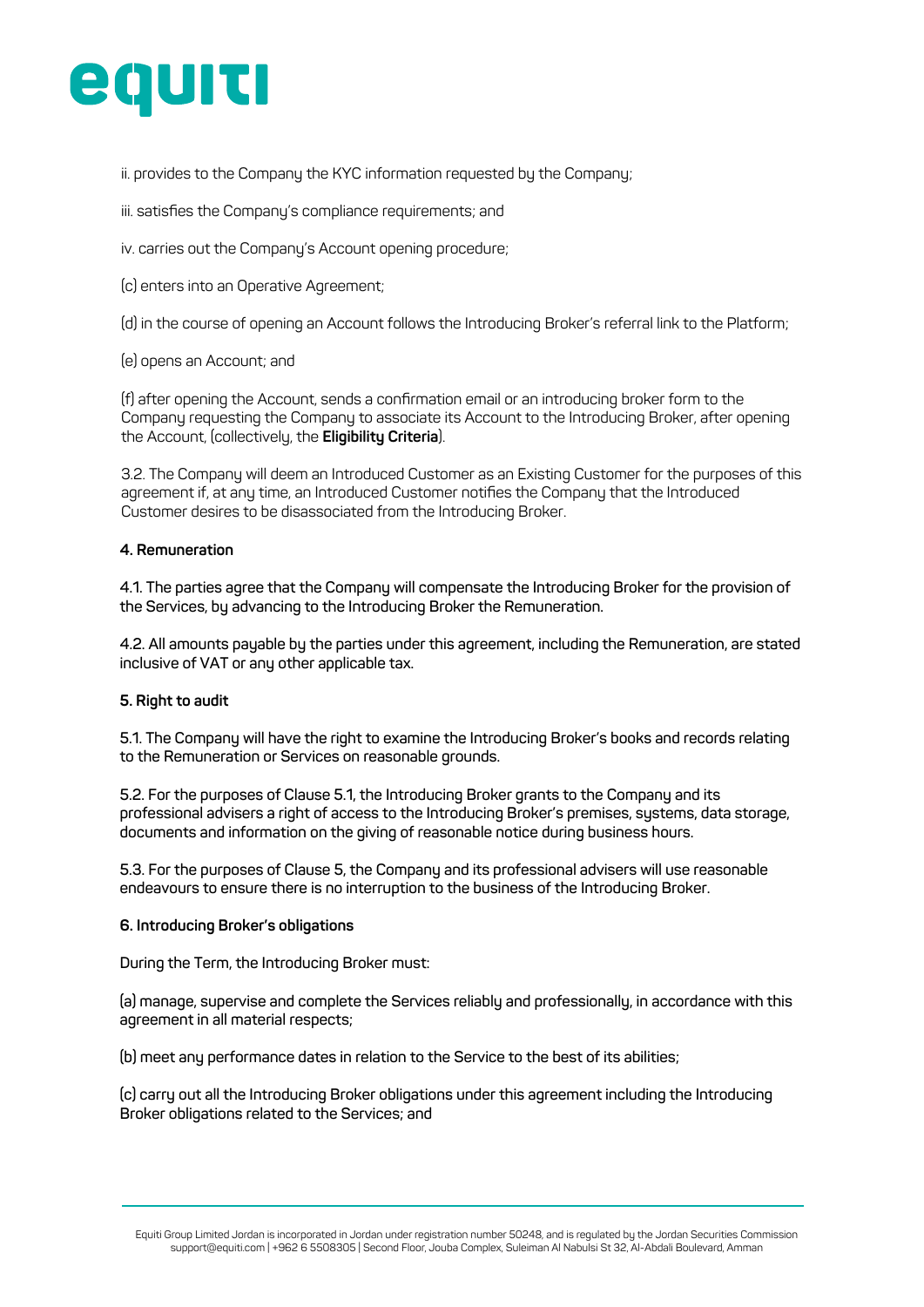<span id="page-8-0"></span>

**(d) provide the Services with reasonable skill, expertise and care and in accordance with best industry practice in relation to the Services from time to time;**

**(e) in no capacity to whatsoever bind or otherwise represent itself as able to bind the Company in relation to trades with Customers or Prospective Customers nor act as an agent, appointed representative or as an authorised representative of the Company or a Company Affiliate. The Introducing Broker must at all times take all reasonable measures to inform Prospective Customers and Introduced Customers in writing that:**

**i. the Introducing Broker and the Company or and any Company Affiliate are separate and unaffiliated; and** 

**ii. a Customer is a customer of the Company and not a customer of the Introducing Broker;**

**(f) not register or operate for and on behalf a Customer an Account or execute any Transaction in relation to which the Company provides services to the Customer pursuant to the Operative Agreement, unless the Introducing Broker is duly authorised by the Customer pursuant to the Regulatory Rules;**

**(g) not make misrepresentations to Customers, Prospective Customers or other persons relating to the Company or a Company Affiliate;**

**(h) not make any recommendation, including trading recommendations, give advice, accept any commitment or responsibility, or guarantee on any matter for or on behalf of the Company or Company Affiliate;**

**(i) not issue, publish, distribute or utilise Promotional Material without the prior written consent of the Company;** 

**(j) provide the details and evidence of the Introducing Brokers business activities at the Company's request;**

**(k) notify the Company of any regulatory or legal investigation or illegal interference into its commercial affairs and disclose to the Company details of any previous sanctions imposed on the Introducing Broker;**

**(l) not to accept funds from the Customers;** 

**(m) instruct the Customers to deposit or wire transfer any funds directly to the Company's bank account; and**

**(n) in no way represent to any Prospective Customer or Customer that the Company will provide a guarantee against losses or limit the losses of a Customer or that the Company may refrain from collecting any required Margin.** 

#### **7. Confidential Information**

**7.1. Subject to Clause 7.2' the Introducing Broker irrevocably agrees and undertakes, during the Term and after the Termination Date, to the Company:**

**(a) to use its best endeavours to keep confidential, and its officers, employees, agents and professional and other advisers keep confidential, all Confidential Information; and**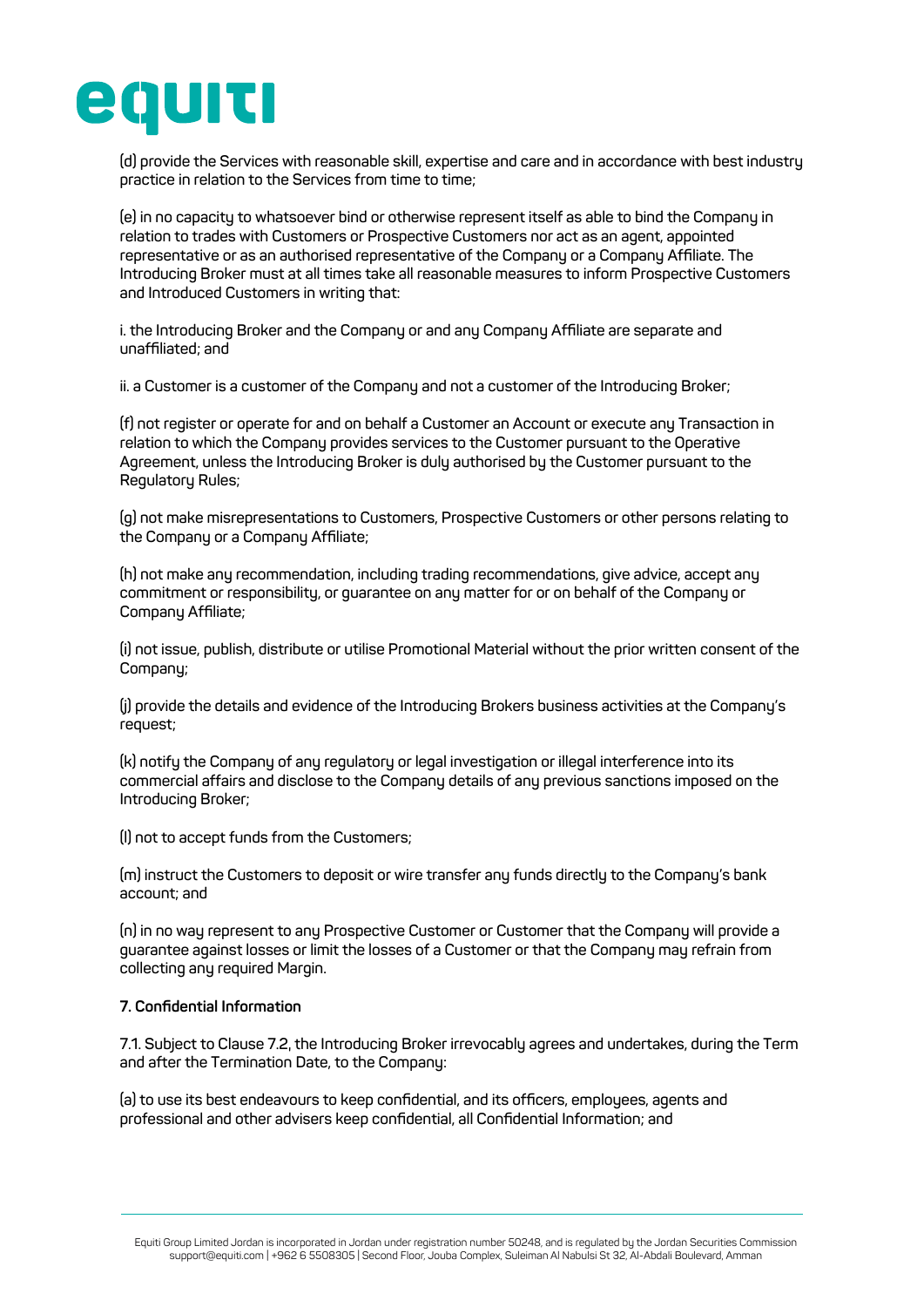<span id="page-9-0"></span>

**(b) not to give, disclose, sell, transfer, charge or otherwise dispose of the whole or any part of the Confidential Information to any other person; or**

**(c) not to use the Confidential Information other than for the purposes of the transactions contemplated under this agreement.**

**7.2. Clause 7.1 does not apply to:**

**(a) information which is or becomes publicly available (otherwise than as a result of a breach of Clause 7.1); and**

**(b) the disclosure of information to the extent such disclosure is required by law, any court of competent jurisdiction, any governmental, official or regulatory authority, or any binding judgment, order or requirement of any other competent authority.** 

#### **8. Intellectual property**

**8.1. This agreement does not transfer any interest in Intellectual Property Rights. All Intellectual Property Rights developed or created by a party pursuant to the transactions contemplated under this agreement will be owned by the Company (Created IPR).**

**8.2. The Company may grant, in writing, to the Introducing Broker a non-exclusive, personal, royalty-free license during the Term to use certain of its Created IPR in relation to the transactions contemplated under this agreement to the extent necessary for the Introducing Broker to carry out the Services and its obligations under this agreement.**

**8.3. At the end of the Term, any license to use the Created IPR under Clause 8.2 will expire and the Introducing Broker will cease to use that Created IPR and will return any physical embodiment of the Created IPR (including any copies) in its possession or control to the Company.**

#### **9. Data protection**

**Both parties will comply with all applicable data protection and privacy laws and regulations under Applicable Law.**

#### **10. Restrictive covenants**

**The Introducing Broker irrevocably agrees, undertakes and covenants with the Company that, during the Term and for a period of two (2) years after the Termination Date, the Introducing Broker will not, directly or indirectly, without the prior written consent of the Company:**

**(a) solicit or entice away, endeavour to solicit or entice away, or cause to be solicited or enticed away from the Company or any Company Affiliate any manager, employee of the Company or Company Affiliate, whether or not such person would commit any breach of the contract of employment by reason of leaving the service with the Company or Company Affiliate, or;**

**(b) solicit or entice away, endeavour to solicit or entice away, or cause to be solicited or enticed away from the Company or any Company Affiliate any Customer of the Company or Company Affiliate;**

**(c) employ any person who is, or was during the Term, directly or indirectly engaged by the Company or Company Affiliate and who by reason of such engagement is or may be likely to be in possession** 

Equiti Group Limited Jordan is incorporated in Jordan under registration number 50248, and is regulated by the Jordan Securities Commission support@equiti.com | +962 6 5508305 | Second Floor, Jouba Complex, Suleiman Al Nabulsi St 32, Al-Abdali Boulevard, Amman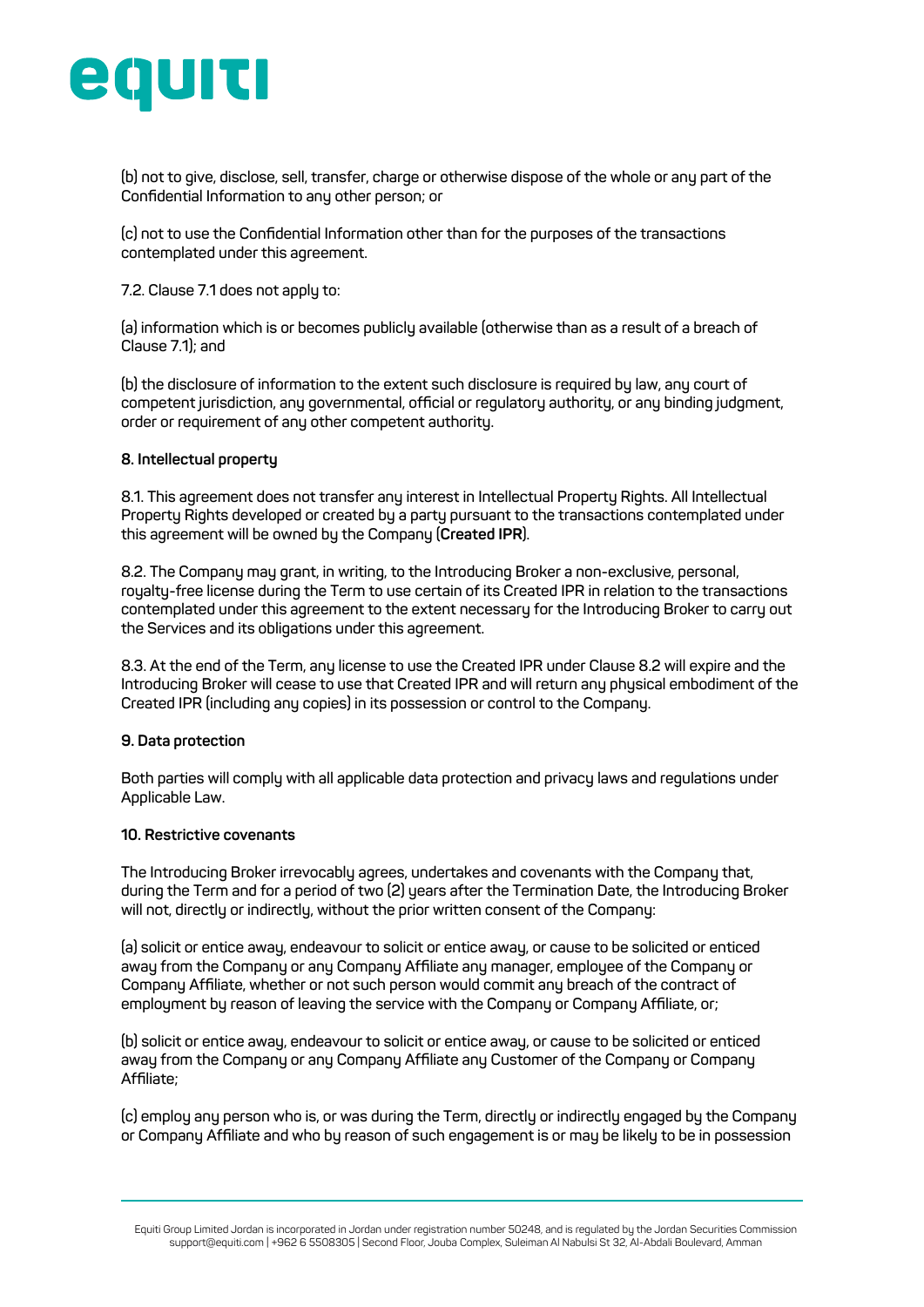<span id="page-10-0"></span>

**of any Confidential Information or trade secrets relating to the business of the Company or the Company Affiliate;**

**(d) canvass, solicit, or entice away, endeavour to canvass, solicit or entice away, or have any business dealings with any person who is, or was during the Term:**

**i. provided with goods or services related to the business of the Company or Company Affiliate or any supplier of goods or services to the Company or Company Affiliate related to the business of the Company or Company Affiliate; or**

**ii. negotiating with the Company or Company Affiliate in relation to any such supply by or to the Company or Company Affiliate of goods or services related to the business the Company or Company.**

#### **11. Limitation of liability**

**The Company will not be liable to the Introducing Broker for costs, claims, demands, liabilities, damages and expenses (including legal costs and expenses) incurred by the Introducing Broker in connection with any prosecution or civil claims made by any third party, including a Customer or Prospective Customer, against the Introducing Broker, or the defence of any such prosecution or civil claim, in each case relating to the breach or alleged breach of any of the obligations, covenants and undertakings given by the Introducing Broker in relation to the Services under in this agreement.**

#### **12.Indemnities**

**12.1. Without prejudice to the rights and remedies of the Company pursuant to this agreement, the Introducing Broker will indemnify the Company against:**

**(a) all costs, claims, demands, liabilities, damages and expenses (including legal costs and expenses) incurred by the Company in connection with any prosecution or civil claims made by any third party, including a Customer or Prospective Customer, against the Company, or the defence of any such prosecution or civil claim; and** 

**(b) all costs and expenses (including legal costs and expenses) reasonably incurred by the Company in connection with any claims or demands made by the Company against the Introducing Broker,**

**in each case relating to the breach or alleged breach of any of the obligations of the Introducing Broker and the covenants and undertakings given by the Introducing Broker in this agreement or any other agreement that the Introducing Broker may have entered into with a Customer.**

**12.2 Without prejudice to the Company's right to claim the full amount owed by the Introducing Broker to the Company under this agreement, if any, the Company has the right to set-off such amount against the Remuneration.** 

#### **13. Representations and warranties**

**13.1. For the duration of this agreement, the Company, represents and warrants to the Introducing Broker, that:**

**(a) it is a company, duly incorporated and validly existing under the laws of the country or place of its current incorporation;**

Equiti Group Limited Jordan is incorporated in Jordan under registration number 50248, and is regulated by the Jordan Securities Commission support@equiti.com | +962 6 5508305 | Second Floor, Jouba Complex, Suleiman Al Nabulsi St 32, Al-Abdali Boulevard, Amman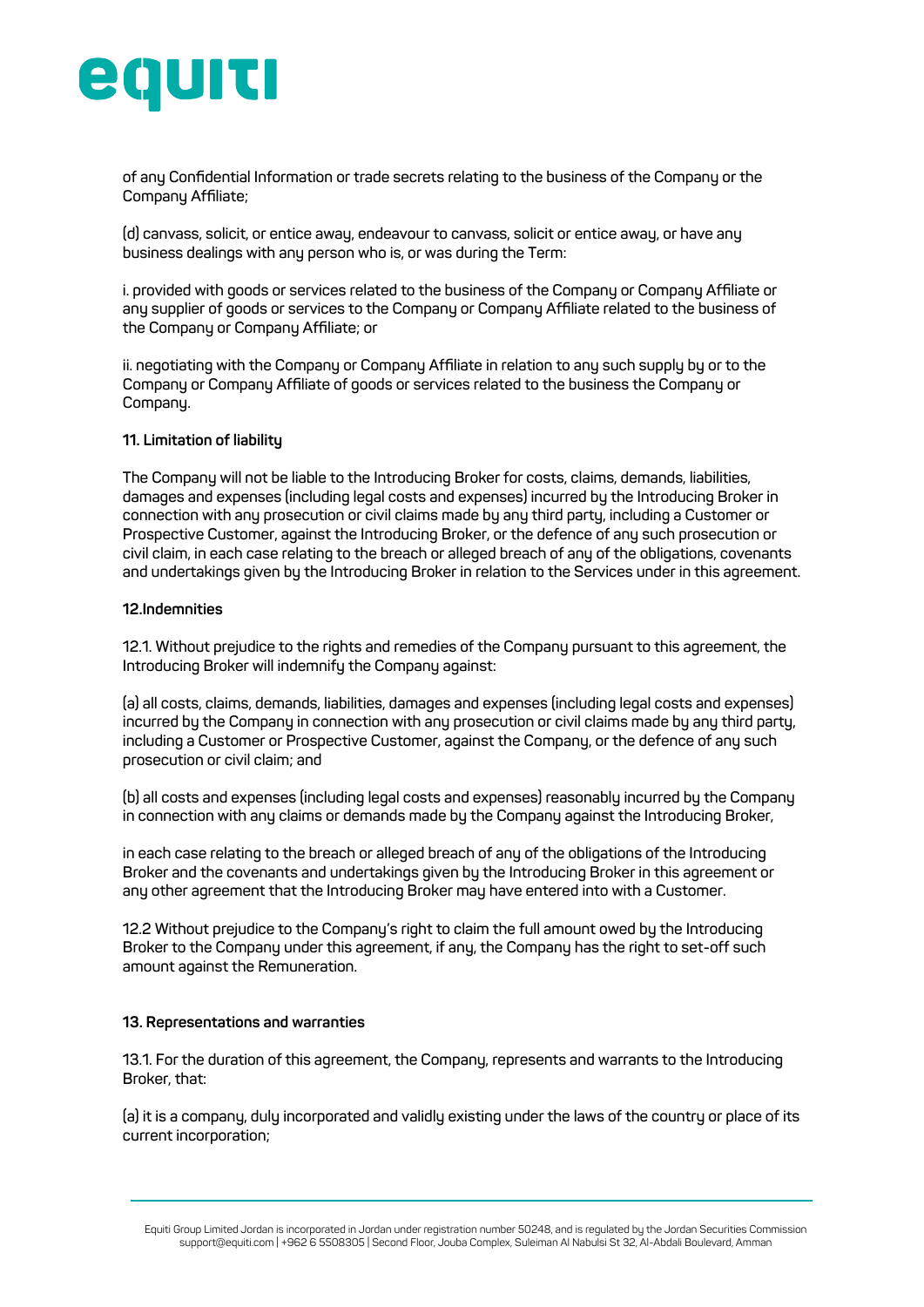

**(b) it has the legal right, full power and authority to enter into and perform its obligations under this agreement;**

**(c) this agreement, when executed, will constitute valid, legal and binding obligations on that party in accordance with its terms;** 

**(d) the entry into and delivery of, and the performance by that party of this agreement will not result in any breach of any provision of its constitutive documents or result in any claim by a third party against any other party or result in the breach of any law or regulation binding upon that party;**

**(e) all authorisations required to enable that party lawfully to enter into, exercise its rights and comply with its obligations in this agreement have been obtained and are in full force and effect; and**

**(f) that party is not insolvent and is able to pay its debts as they fall due.**

**13.2. For the duration of this agreement, the Introducing Broker, if a legal person, represents and warrants to the Company, that:**

**(a) it is a company, duly incorporated and validly existing under the laws of the country or place of its current incorporation;**

**(b) it has the legal right, full power and authority to enter into and perform its obligations under this agreement;**

**(c) this agreement, when executed, will constitute valid, legal and binding obligations on that party in accordance with its terms;** 

**(d) the entry into and delivery of, and the performance by that party of this agreement will not result in any breach of any provision of its constitutive documents or result in any claim by a third party against any other party or result in the breach of any law or regulation binding upon that party;**

**(e) all authorisations required to enable that party lawfully to enter into, exercise its rights and comply with its obligations in this agreement have been obtained and are in full force and effect; and**

**(f) that party is not insolvent and is able to pay its debts as they fall due.**

**13.3. For the duration of this agreement, the Introducing Broker, if a natural person, represents and warrants to the Company, that:**

**(a) it has the legal right, full power and authority to enter into and perform its obligations under this agreement;**

**(b) this agreement, when executed, will constitute valid, legal and binding obligations on that party in accordance with its terms;** 

**(c) it has obtained all authorisations required to enable that party lawfully to enter into, exercise its rights and comply with its obligations in this agreement have been obtained and are in full force and effect;** 

**(d) it is a natural person having the full capacity to enter into this agreement; and** 

**(e) it is not bankrupt and able to pay its debts as they fall due.**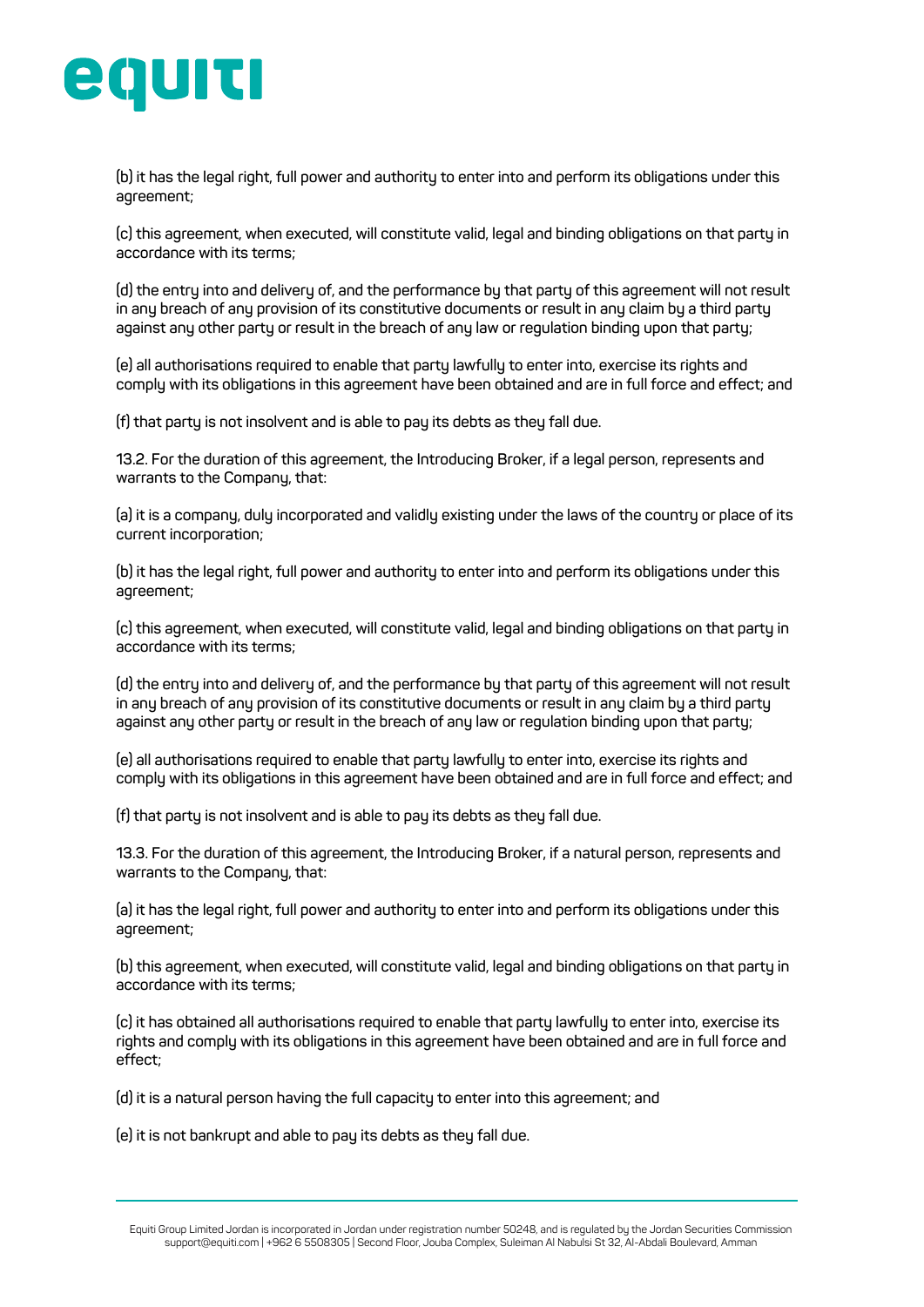<span id="page-12-0"></span>

**13.4. For the duration of this agreement, the Introducing Broker represents and warrants to the Company, that:**

**(a) providing the Services to the Company is in accordance with and does not violate Applicable Law and the Regulatory Rules;** 

**(b) if requested by a regulatory authority or law enforcement agency, the Introducing Broker will cooperate with any regulatory authority or law enforcement agency in relation to the provision of the Services to the Company;**

**(c) in the course of providing the Services, the Introducing Broker will deal with Customers in a transparent manner and expressly inform Customer of the Introducing Brokers role as an introducing broker and disclose to Customers or Prospective Customers that the Introducing Broker is entitled to receive commission or other benefits as part of the Introducing Brokers role as an introducing broker in accordance with this agreement, any addendum to it, Applicable Law, and the Regulatory Rules;**

**(d) in the course of providing the Services it shall ensure compliance with Applicable Laws and the Regulatory Rules, including:**

**i. maintaining adequate policies and procedures to ensure compliance with the relevant requirements;**

**ii. promptly report to the Company any request or demand for any undue financial or other advantage of any kind received by the Introducing Broker in connection with the performance of this agreement; and**

**iii. ensuring that any officer, employee, agent, representative or such other person connected to the Introducing Broker complies with the relevant requirements.**

#### **14. Duration and termination**

**14.1. This agreement will come into force on the Agreement Date and remain in force until terminated in accordance with this agreement (the Term).**

**14.2. Each of the parties will have the right at any time to terminate this agreement, without cause, and without the need for a judicial order, by giving ten (10) Business Days notice in writing to the other party.**

**14.3. The Company will have the right at any time to terminate this agreement with immediate effect, for any of the reasons listed in this Clause 14.3' without the need for a judicial order, by giving notice in writing to the Introducing Broker:**

**(a) if the Introducing Broker defaults to a material extent in the due observance or performance of any of the terms and conditions of this agreement and has failed to remedy the default within thirty (30) days' of being notified of the default by the Company;**

**(b) if the Introducing Broker will, for any reason, cease to be able to satisfy its obligations under this agreement or be prevented from satisfying its obligations, and has failed to resume satisfying its obligations within thirty (30) days' of being notified to resume satisfying its obligations by the**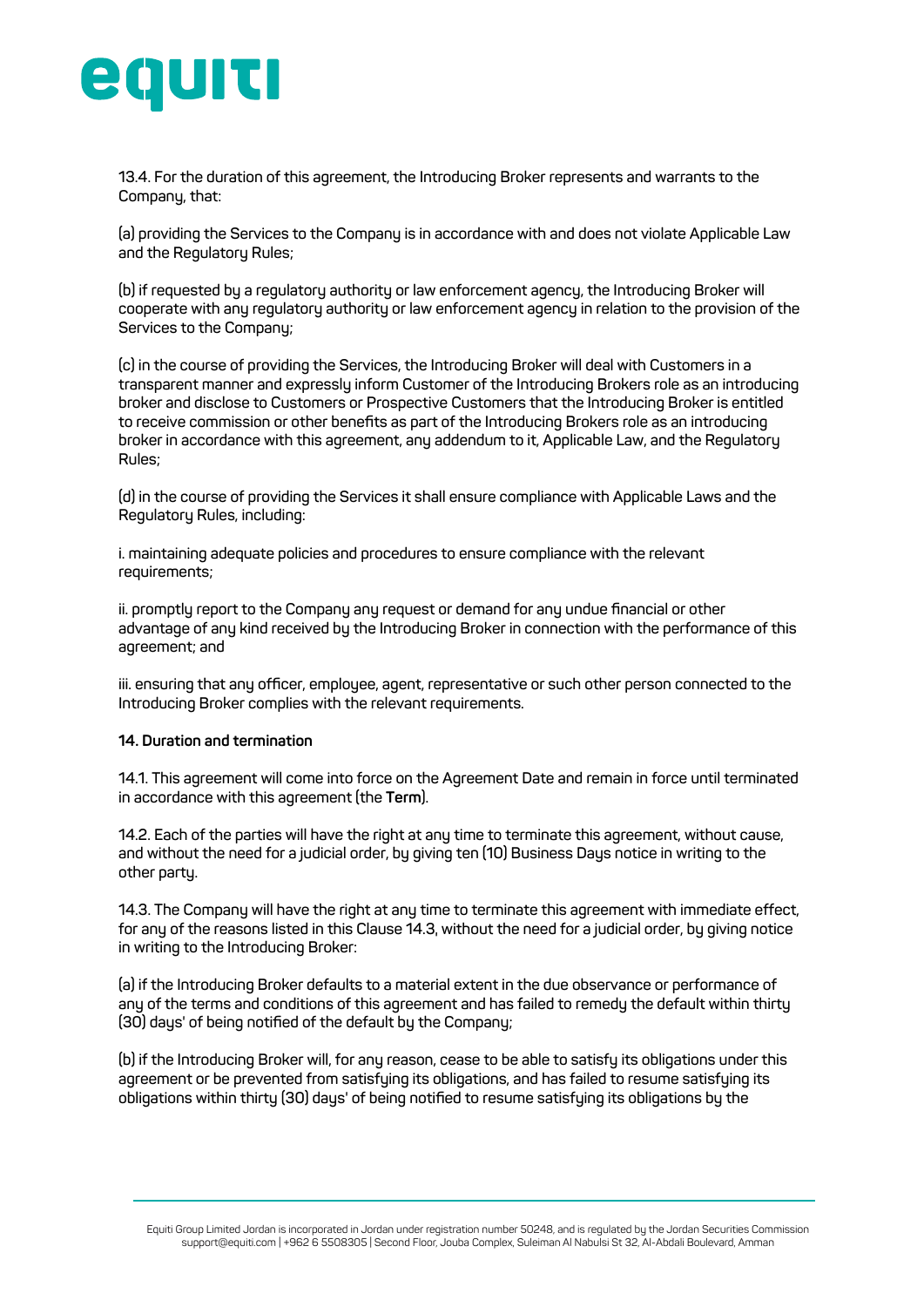<span id="page-13-0"></span>

#### **Company;**

**(c) the Introducing Broker is in breach of Clause 13;**

**(d) the Company, in its sole discretion, is of the opinion that the Introducing Broker is acting in bad faith or the Introducing Broker, or its activities, are adversely affecting, damaging or harmful to:**

**i. the reputation of the Company; or**

**ii. a Customer;**

**(e) the Introducing Broker, as applicable:**

**i. has entered into liquidation or receivership, or a court order has been made to that effect.; or** 

**ii. is insolvent and unable to pay its debts as they fall due.**

**14.4. The termination of this agreement, in accordance with its terms, is without prejudice to any of the rights and obligations of the parties under this agreement existing immediately prior to the Termination Date.**

**14.5. Clauses 1, 5, 7, 8, 9, 10, 11, 12, 21, 22, 23, and 24 will survive the Termination Date and continue to apply notwithstanding the termination of this agreement.**

#### **15. Assignment**

**15.1. The Company may without the prior written consent of the Introducing Broker assign, transfer, sub-contract in whole or in part any rights under this agreement, to a Company Affiliate.** 

**15.2. Unless otherwise expressly provided in this agreement, a party may not without the prior written consent of the other party assign, transfer, sub-contract whole or in party any right under this agreement, to a third party.** 

#### **16. No agency or partnership**

**16.1. Nothing in this agreement is intended, or will be deemed, to constitute a party the agent or partner of the other party or authorise a party to make or enter into any commitments for or on behalf of the other party.**

**16.2. Each party confirms it is acting on its own behalf and not for the benefit of any other person.**

#### **17. Variation**

**The terms and conditions of this agreement, including the Schedules, will only be capable of being varied by agreement in writing executed by each of the parties (or its duly authorised representative).**

#### **18. Rights of third parties**

**Subject to Clauses 15, a third party, who is not a party to this agreement, will not have rights to**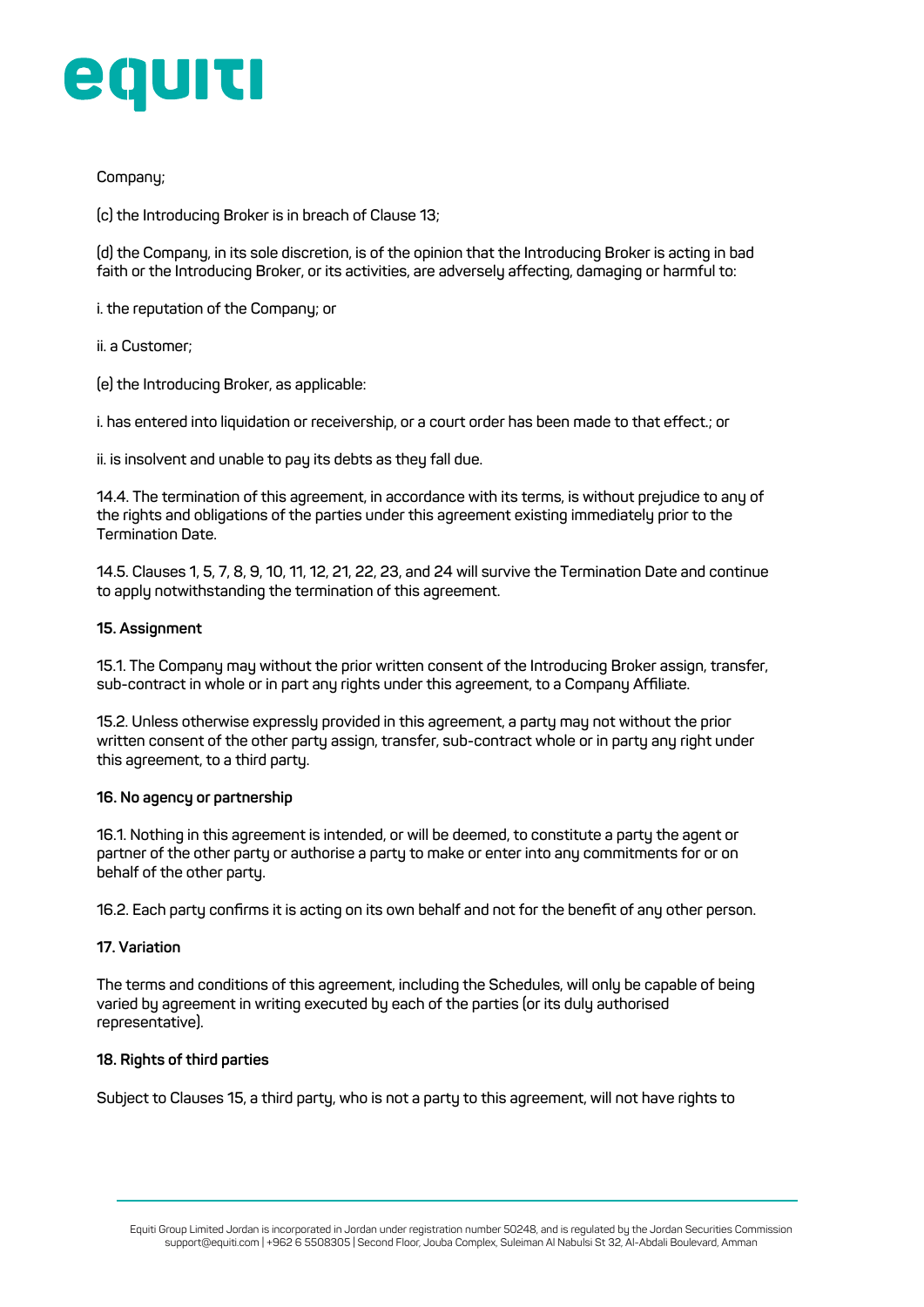## <span id="page-14-0"></span>egurt

**enforce any of the terms of this agreement, unless such right is expressly granted to a third party under this agreement.**

#### **19. Entire agreement**

**This agreement constitutes the entire agreement and understanding between the parties relating to its subject matter and supersedes previous agreements, arrangements or understandings (whether written or oral) between the parties relating to such subject matter.** 

#### **20. Force Majeure**

**Neither party will be in breach of this agreement nor liable for delay in performing, or failure to perform, any of its obligations under this agreement if such delay or failure result from events, circumstances or causes beyond its reasonable control (including but not limited to events such as war, political embargos or sanctions, epidemics or pandemics). In such circumstances the time for performance will be extended by a period equivalent to the period during which performance of the obligation has been delayed or failed to be performed. If the period of delay or non-performance continues for three (3) months, the party not affected may terminate this agreement by giving thirty (30) days' written notice to the affected party.**

#### **21. General**

**21.1. The rights and remedies provided in this agreement are cumulative and not exclusive of any rights or remedies provided by law.**

**21.2. Notwithstanding that any provision of this agreement may prove to be illegal or unenforceable, the remaining provisions of this agreement will continue in full force and effect.**

**21.3. This agreement is not exclusive, and the Company retains the right to enter into similar agreements with other introducing brokers at any time.**

#### **22. Notices**

**22.1. All notices required to be given or information supplied by either of the parties to the other pursuant to the provisions of this agreement must be in writing and must be sent either:**

**(a) by hand with a copy sent by registered post;**

- **(b) by registered post;**
- **(c) by email; or**
- **(d) through the Portal,**

**in each case, to the address or email address given in this agreement for the purpose and marked for the attention of the person so given, or to such other address or email address as may from time to time be notified in writing by either of the parties to the others.**

**In the case of service on the Company to:**

**Equiti Group Ltd (Jordan), 32 Suleiman Al Nabulsi Street, Second Floor, Jouba Complex, Abdali Boulevard, Amman, Jordan**

**For the attention of: Equiti Jordan Compliance**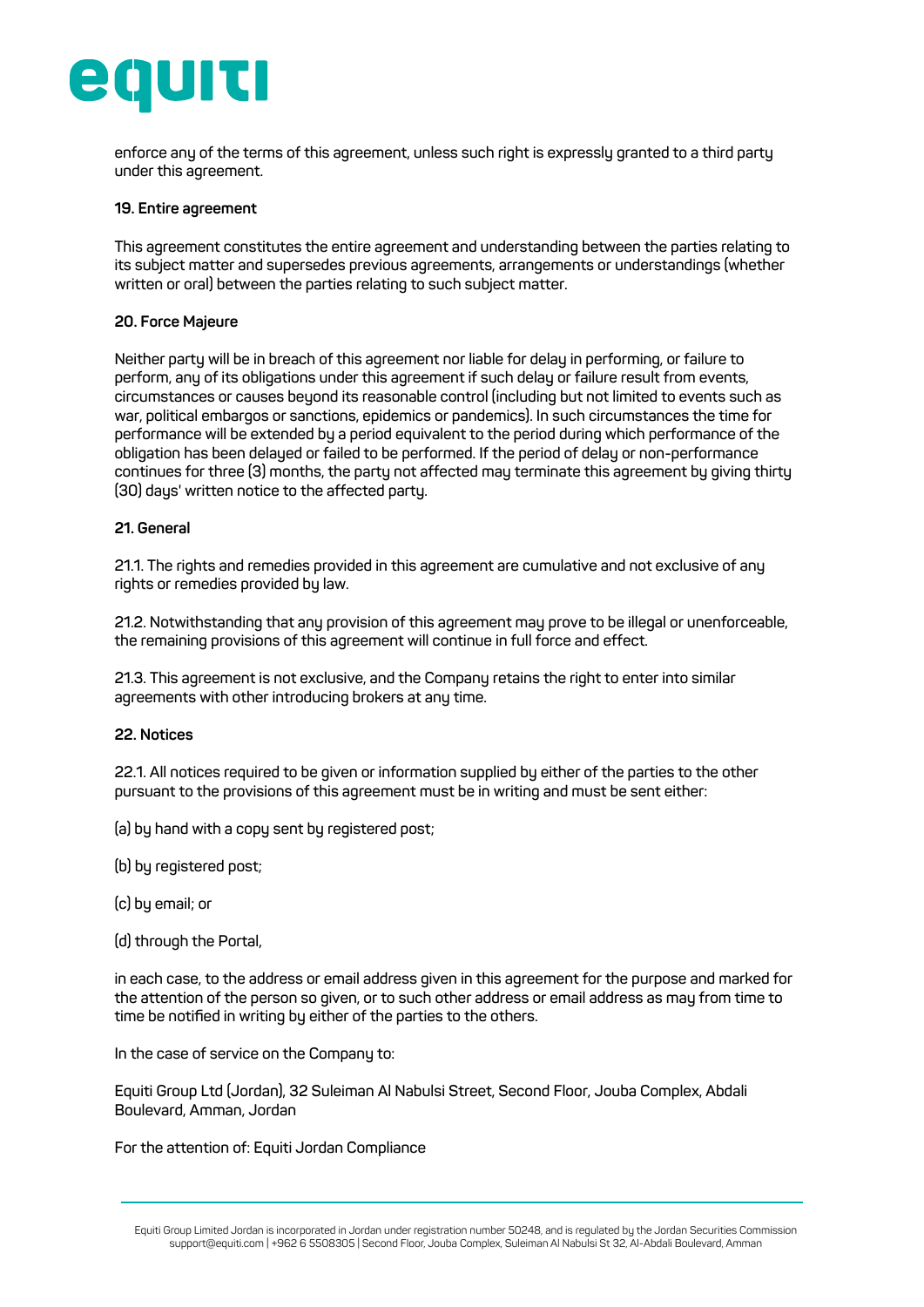<span id="page-15-0"></span>

**Email address: compliancejo@equiti.com** 

**with a copy to: [Equiti Group Legal](https://www.equiti.com/legal-documentation/)  Email address: legal@equiti.com For the attention of: Equiti Group Legal** 

**In the case of service on the Introducing Broker to:**

**Such person, at such address, and for the attention of and to the email address of such person as registered on the Introducing Broker's Account.**

**22.2. A notice given under this agreement will be deemed to have been received:**

**(a) delivered by hand, upon delivery to the address referred to in Clause 22.1;**

**(b) if sent by registered post, seven (7) Business Days after the date it is posted; and**

**(c) if sent by email or through the Portal, when confirmation of its delivery has been recorded by the sender's computer.**

#### **23. Governing law**

**This agreement will be governed by, construed, interpreted and applied in accordance with the laws of the Hashemite Kingdom of Jordan.**

#### **24. Dispute resolution**

**24.1. Unless otherwise agreed in writing between the parties, any dispute arising out of or in connection with this agreement including any dispute regarding the existence, formation, performance, interpretation, nullification, termination or invalidation of this agreement, will be referred to and finally resolved by arbitration in accordance with the Law of Arbitration which is deemed to be incorporated by reference into this Clause. For the purposes of any arbitration proceedings commenced pursuant to this Clause:**

- **(a) the number of arbitrators will be one (1);**
- **(b) the seat (or legal place) of arbitration will be in Amman, Jordan;**
- **(c) the place of arbitration will be the Dubai International Financial Centre;**

**(d) the language to be used in the arbitral proceedings will be English; and**

**(e) the governing law of the contract will be the substantive laws of the Hashemite Kingdom of Jordan.**

#### **24.2. None of the parties will:**

**(a) challenge any arbitral award made pursuant to arbitration proceedings conducted in accordance with Clause 24.1; and**

**(b) object to or challenge any application to enforce any arbitral award made pursuant to arbitration proceedings conducted in accordance with Clause 24.1 in any court,**

**and each party agrees that it will submit to the jurisdiction of that court for the purposes of those enforcement proceedings.**

Equiti Group Limited Jordan is incorporated in Jordan under registration number 50248, and is regulated by the Jordan Securities Commission support@equiti.com | +962 6 5508305 | Second Floor, Jouba Complex, Suleiman Al Nabulsi St 32, Al-Abdali Boulevard, Amman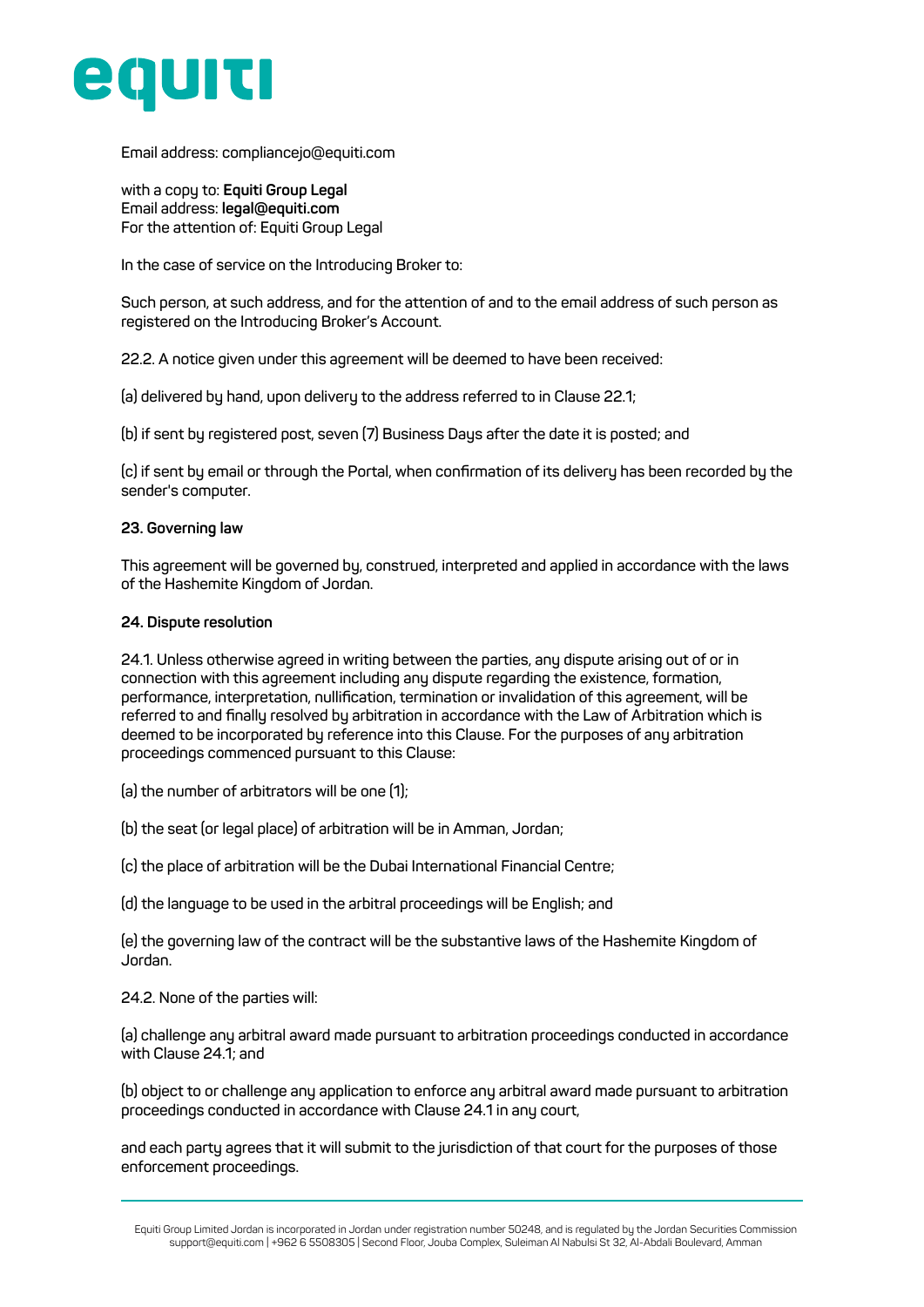

**24.3. Clause 24.1 and 24.2 will be binding on any person who acquires rights under this agreement by operation of law or otherwise. Any such person who intends to commence legal proceedings in relation to a dispute arising out of or in connection with this agreement will, as a precondition of commencing such proceedings, give prior written notice to all the parties that it agrees to be bound by this Clause.**

*[the remainder of this page has been left blank intentionally]*